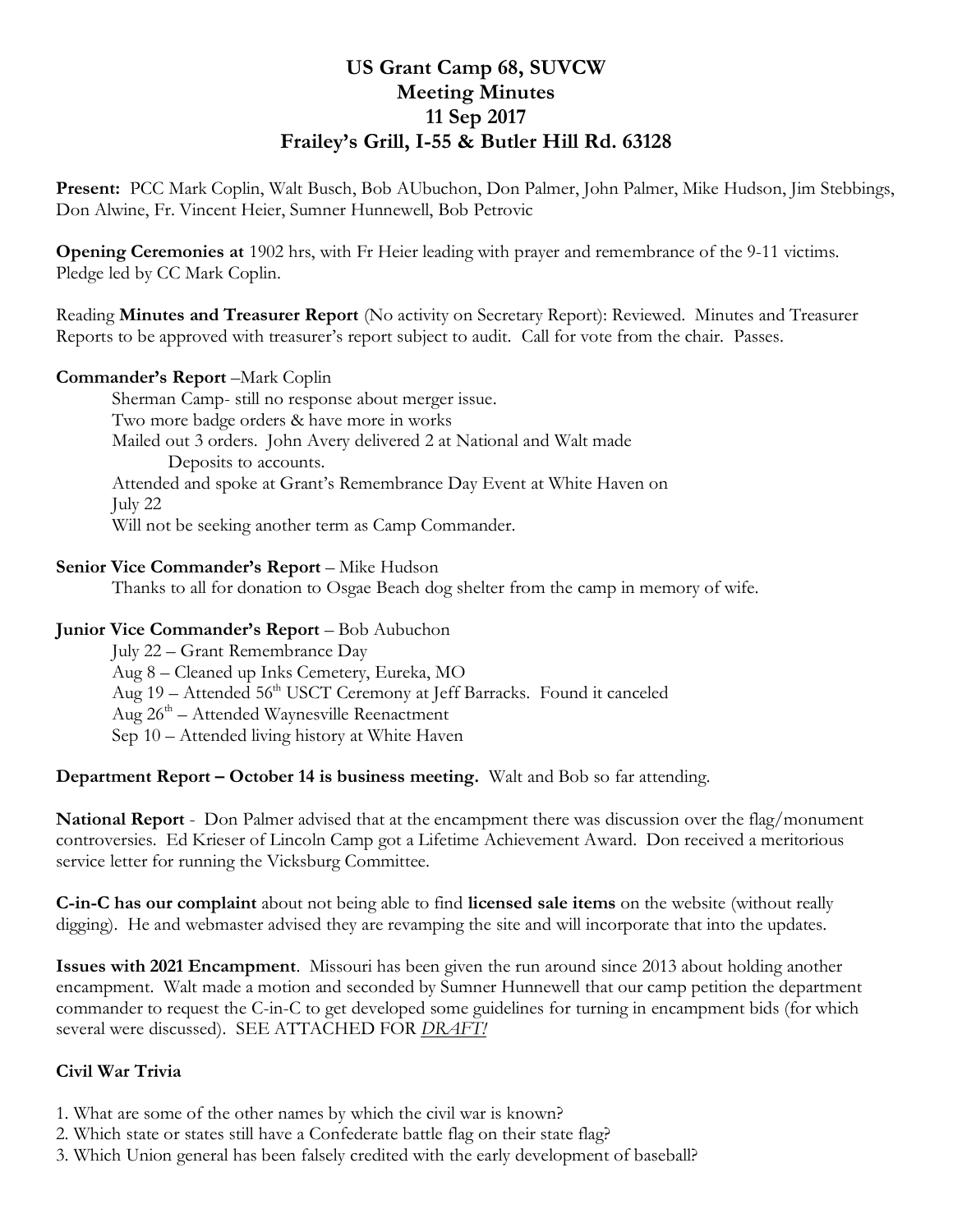- 4. How were Confederate officers below the rank of brigadier chosen?
- 5. What date was the "Black Thursday of the Confederacy,,?
- 6. Where in the United states was slavery first officially abolished?
- 7. What was the official name of Andersonville prison?
- 8. According to the Constitution of the Confederacy, how long was a presidential term in office?
- 9. What US Army rank did Robert E Lee hold when he resigned his commission in 1861?

Fun Fact - Nathan Bedford Forrest quote - "No damn man kills me and lives."

#### **Old Business**

**Christmas Party –** Should we go ahead and have Kim Palmer set up date at Greenbriar Country Club? Bob Petrovic gave commander a list of places that Are cheaper and have rooms. Commander to check into a couple and we Decide in October. Discussion was made about the 2nd Tuesday being in conflict With other parties for some members and it was decided to try to shoot for the  $1<sup>st</sup>$ Tuesday in December.

**56th USCT Monument** – Where do we go from here? John Avery needs to be here

As he has been in contact with descendants. Thanks to Walt for sending out the article. Walt suggests May 16 as a ceremony date as a date the monument was made or Mid-September as more of a remembrance of the date of death for many of them.

Last Soldier August Moreau – Date Nov 4<sup>th</sup> – Need to get with St. Monica's to confirm date [Walt has left it on answering machine].

**Sherman Day – February** – What's Going On? Cmdr Coplin to try to find out.

**National History Essays –** Jim Stebbings – trying to figure out what is going on at

Department meeting. [Walt has talked to a judge and we can set it up that only a winner matching our criteria can get the award – which means we may not have to award it every year].

#### **New Business-**

Sumner needs to be **added to Grant camp e-mail list** [Done]

**Nominations for 2018 Officers** will be held next month followed by voting in Nov and installation in Dec. Who will be stepping up? [Rumor is that Sumner Hunnewell is willing to stand for some office other than Commander and that there is a petition going around to relieve Walt of sec-treas and draft Mark Coplin].

#### **Good of the Order**

**Sumner – Parade in Arnold** this weekend 9-16. St. Johns Lutheran Church looking for some people in CW uniforms.

#### **Walt – Sep 23 & 24 – Battle of Pilot Knob Reenactment**

**Meeting closed** with prayer at 2015 houts led by Commander Coplin as Fr Heier had left about half way through the meeting.

Secretary – Treasurer report to be handed out at October meeting.

[Proposed Draft Resolution on next Page]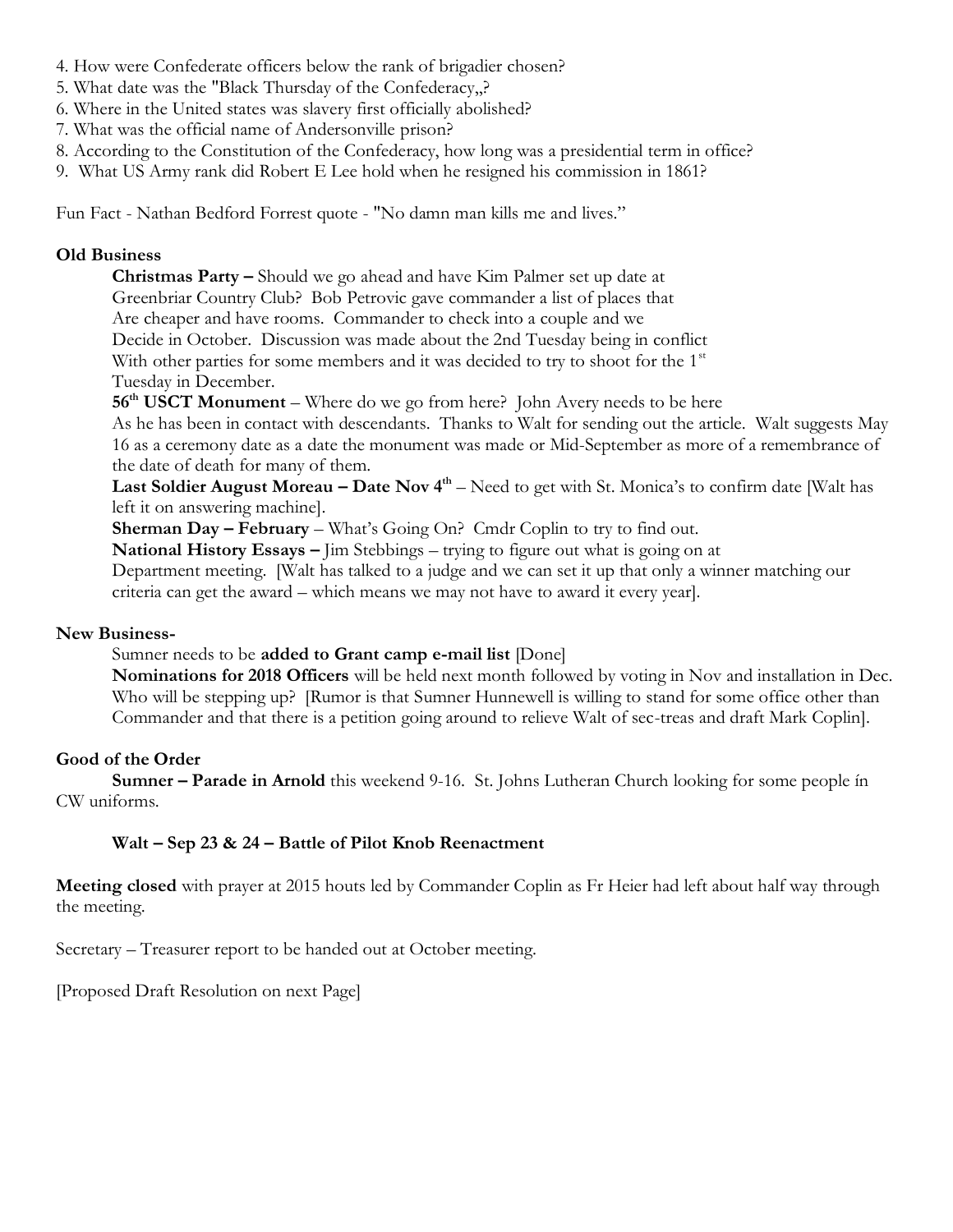# The US Grant Camp #68, Department of Missouri, Sons of Union

Veterans of the Civil War, respectfully presents this petition to Department Commander Randal Burd, Jr, and the Department of Missouri representatives meeting in October, 2017, for the betterment of the Sons of Union Veterans of the Civil War.

Whereas, the department of Missouri has since 2013 attempted to annually submit paperwork to hold a national encampment of the Sons of Union Veterans of the Civil War within the state of Missouri, and;

Whereas, except for 2016, where the celebration of the 150th anniversary of the Grand Army of the Republic caused the desire to hold the event in the state in which the Grand Army of the Republic was founded, our applications have been rebuffed, refused, or ignored, and;

Whereas, we have found that the procedures for submitting an application for an event are nonexistent and because of that we have had our petitions brushed aside for all applications up to and including the 2020 national encampment, and;

Whereas, there has often not been more than one other application presented, but our applications are rebuffed without a sufficient, if any, explanation;

Now therefore, we, the members of U.S. Grant Camp #68, Department of Missouri, Sons of Union Veterans, meeting on the 11th of September, 2017, have unanimously voted that the Commander-in-Chief be requested by the Department of Missouri, Sons of Union Veterans of the Civil War, to either require the national officer in charge of the encampment site committee to establish procedures with deadlines for all applications, and;

 $\it 7$  hat no decision will be made as to where the encampment will be held prior to that deadline, and;

*That* the national encampment site committee must vote on which application they chose, and;

 $\it 7$ hat said vote showing the ayes and nays of each member of said committee must be shared with all applicants showing why one site was chosen over another.

 $Ov$ ,  $7$ hat the commander-in-chief exercise his rights to establish such guidelines of his own accord.

Respecfully submitted, in fraternity, charity and loyalty,

Mark Copin, PCC, Commander -US Grant Camp #68

Attested by:

Walt Busch, PDC, Secretary-Treasurer – US Grant Camp #68 Department of Missouri, Sons of Union Veterans of the Civil War.